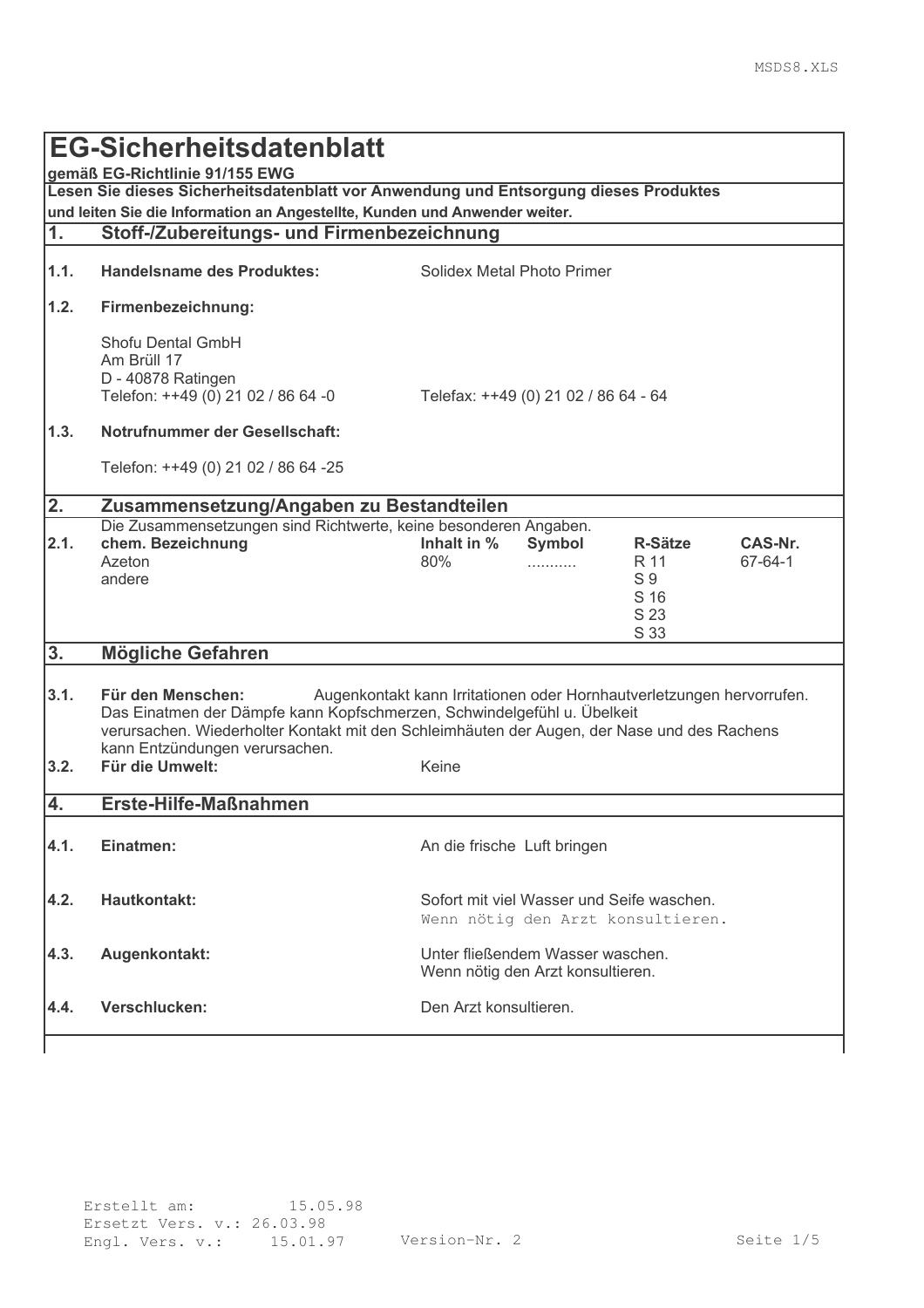### EG-Sicherheitsdatenblatt

gemäß EG-Richtlinie 91/155 EWG

| 5.               | Maßnahmen zur Brandbekämpfung                                                   |                                                                                                                     |  |  |  |
|------------------|---------------------------------------------------------------------------------|---------------------------------------------------------------------------------------------------------------------|--|--|--|
| 5.1.             | Geeignete Löschmittel:                                                          | Schaum, CO2, trockene Chemikalien.                                                                                  |  |  |  |
| 5.2.             | Aus Sicherheitsgründen ungeeignete Löschmittel:                                 | Keine                                                                                                               |  |  |  |
| 5.3.             | Besondere Schutzausrüstung bei der Brandbekämpfung: Feuerschutzkleidung tragen. |                                                                                                                     |  |  |  |
| 6.               | Maßnahmen bei unbeabsichtigter Freisetzung                                      |                                                                                                                     |  |  |  |
| 6.1.             | Personenbezogene Vorsichtsmaßnahmen:                                            | Augenkontakt vermeiden.                                                                                             |  |  |  |
| 6.2.             | Umweltschutzmaßnahmen:                                                          | Keine                                                                                                               |  |  |  |
| 6.3.             | Verfahren zur Reinigung/Aufnahme:                                               | Mit trockenen Tüchern aufwischen.<br>In einem wasser- und luftdichten Behälter<br>entsorgen.                        |  |  |  |
| $\overline{7}$ . | <b>Lagerung und Handhabung</b>                                                  |                                                                                                                     |  |  |  |
| 7.1.             | Handhabung:                                                                     | An einem gut belüfteten Ort anwenden.                                                                               |  |  |  |
| 7.1.1.           | Hinweise für den sicheren Umgang:                                               | Längeren Hautkontakt mit ungehärtetem Kunststoff vermeide<br>Von offenem Feuer, Funken und Hitzequellen fernhalten. |  |  |  |
| 7.2.             | Lagerung:                                                                       | An einem kühlen und gut belüfteten Ort lagern                                                                       |  |  |  |
|                  | 7.2.1. Anforderungen an Lagerräume und Behälter:                                | Keine                                                                                                               |  |  |  |
|                  | 7.2.2. Zusammenlagerungsverbote:                                                | Keine                                                                                                               |  |  |  |
| 7.2.3.           | <b>Besondere Lagerbedingungen:</b>                                              | Keinem direkten Sonnenlicht<br>oder Hitze aussetzen. Nicht rauchen.                                                 |  |  |  |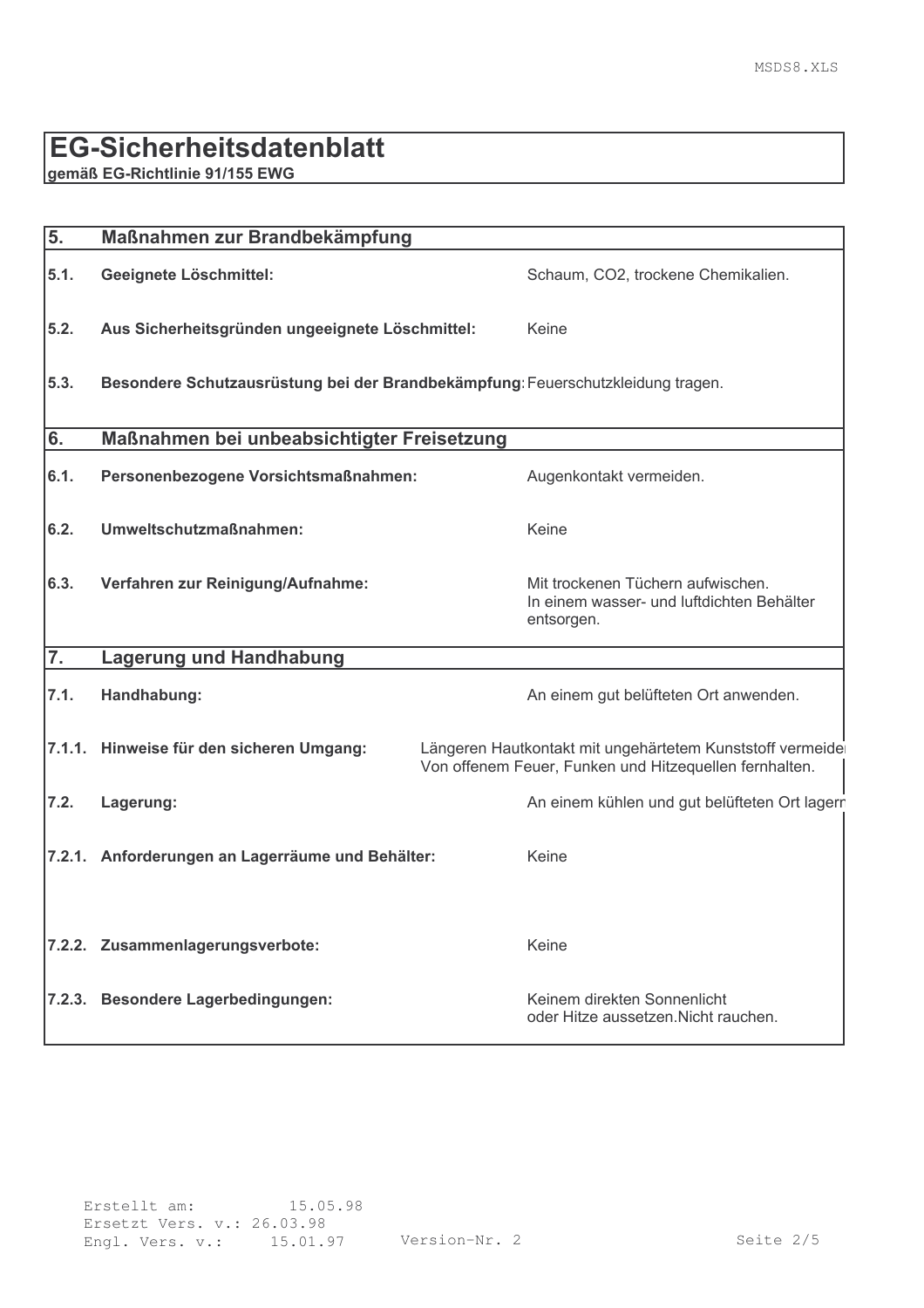## **EG-Sicherheitsdatenblatt**

gemäß EG-Richtlinie 91/155 EWG

| $\overline{\mathbf{8}}$ . | Expositionsbegrenzung und persönliche Schutzausrüstung   |             |                                                                                       |                                |                                      |       |  |
|---------------------------|----------------------------------------------------------|-------------|---------------------------------------------------------------------------------------|--------------------------------|--------------------------------------|-------|--|
| 8.1.                      | Expositionsbegrenzungen:                                 |             |                                                                                       | Keine                          |                                      |       |  |
| 8.1.1.                    | <b>MAK-Wert:</b><br>(max. Konzentration am Arbeitsplatz) |             |                                                                                       | 1200 mg/cbm 500l/cbm           |                                      |       |  |
| 8.2.                      | Atemschutz:                                              |             |                                                                                       |                                | Atemschutzmaske für organische Gase  |       |  |
| 8.3.                      | Handschutz:                                              |             |                                                                                       |                                | Schutzhandschuhe. (Latex oder Gummi) |       |  |
| 8.4.                      | Augenschutz:                                             |             |                                                                                       |                                | Schutzbrille ist empfohlen.          |       |  |
| 8.5.                      | Hautschutz:                                              |             |                                                                                       |                                | Keine                                |       |  |
| 9.                        |                                                          |             | Physikalische und chemische Eigenschaften                                             |                                |                                      |       |  |
| 9.1.                      | Form:                                                    | Flüssigkeit | Farbe:                                                                                | Farblos                        | Geruch:                              | Süß   |  |
| 9.2.                      | <b>PH-Wert:</b>                                          |             |                                                                                       | Keine                          |                                      |       |  |
| 9.3.                      | Schmelzpunkt/Schmelzbereich:                             |             |                                                                                       | $60^\circ$                     |                                      |       |  |
| 9.4.                      | Zündtemperatur:                                          |             |                                                                                       | Keine                          |                                      |       |  |
| 9.5.                      | Flammpunkt:                                              |             |                                                                                       | $2^{\circ}$                    |                                      |       |  |
| 9.6.                      | <b>Explosionsgrenzen:</b>                                |             | untere:                                                                               | Keine                          | obere:                               | Keine |  |
| 9.7.                      | Dichte:                                                  |             |                                                                                       | 0,83                           | $(Wasser=1)$                         |       |  |
| 9.8.                      | Dampfdruck:                                              |             |                                                                                       | Keine                          |                                      |       |  |
| 9.9.                      | Löslichkeit:                                             |             |                                                                                       | Löslich                        |                                      |       |  |
| 9.10.                     | Viskosität:                                              |             |                                                                                       | Keine                          |                                      |       |  |
| 9.11.                     | <b>Weitere Angaben:</b>                                  |             |                                                                                       | Keine                          |                                      |       |  |
| 10.                       | Stabilität und Reaktivität                               |             |                                                                                       |                                |                                      |       |  |
| 10.1.                     | Zu vermeidende Bedingungen:                              |             | Erhitzung, direktes Licht vermeiden. Von elektrostatischen<br>Aufladungen fernhalten. |                                |                                      |       |  |
| 10.2.                     | Zu vermeidende Stoffe:                                   |             |                                                                                       | Stark oxidierende Materialien. |                                      |       |  |
| 10.3.                     | Gefährliche Zersetzungsprodukte:                         |             |                                                                                       | Kann Peroxide erzeugen.        |                                      |       |  |
| 10.4                      | Zusätzliche Angaben:                                     |             |                                                                                       | Keine                          |                                      |       |  |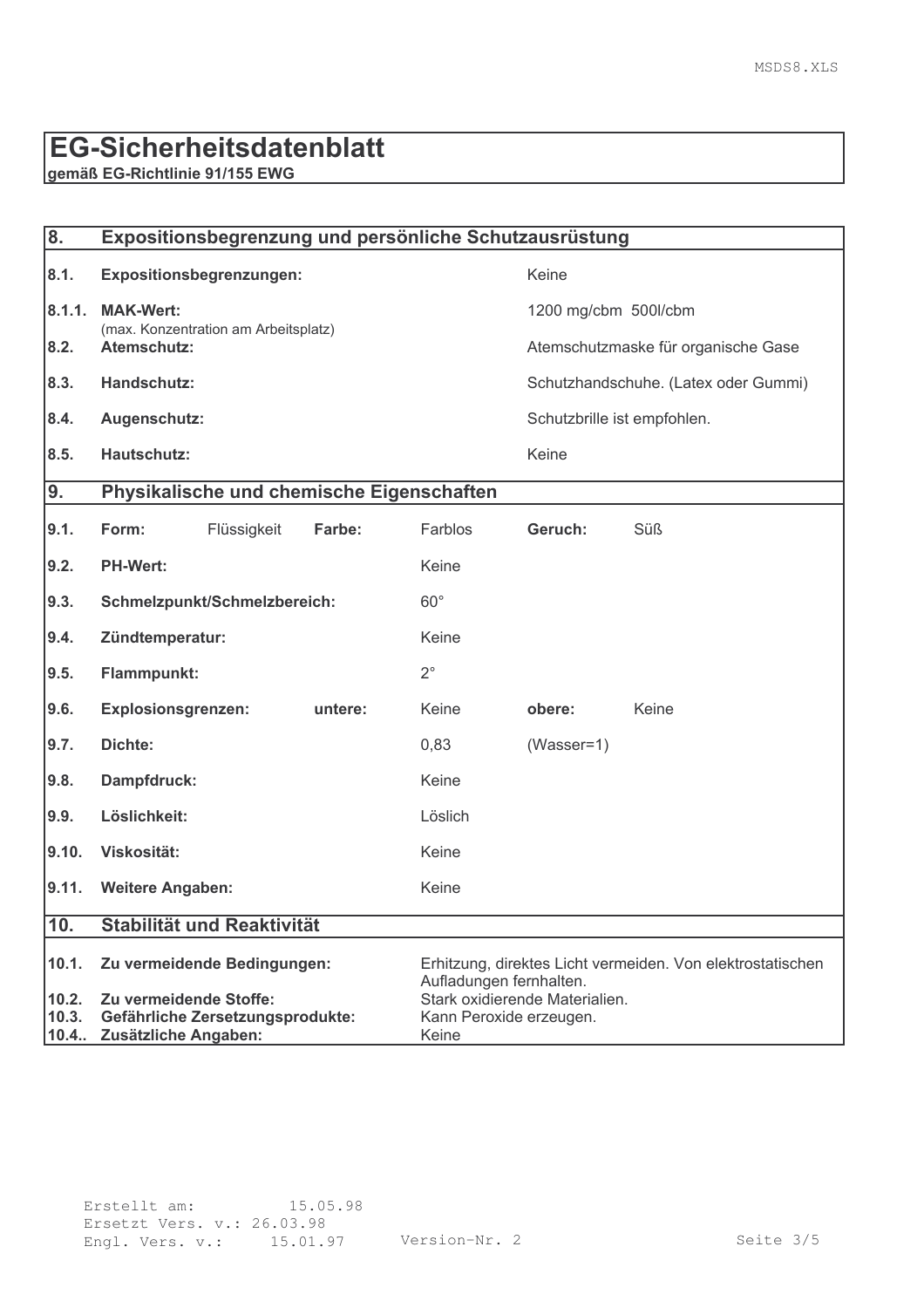### EG-Sicherheitsdatenblatt

gemäß EG-Richtlinie 91/155 EWG

| 11.               | Angaben zur Toxikologie                                                                                                          |                                                                                                                            |  |  |
|-------------------|----------------------------------------------------------------------------------------------------------------------------------|----------------------------------------------------------------------------------------------------------------------------|--|--|
| 11.1.             | <b>Akute Toxizität:</b>                                                                                                          | Keine                                                                                                                      |  |  |
|                   | 11.1.1. Verschlucken:<br><b>11.1.2. Einatmen:</b><br>11.1.3. Hautkontakt:<br>11.1.4. Augenkontakt:                               | Magen-Darmstörungen, Kopfschmerzen, Übelkeit, Erbrechen, Schwindel<br>Kopfschmerzen<br>Keine<br>Gefahr von Hornhauttrübung |  |  |
| 11.2.             | <b>Chronische Wirkungen:</b>                                                                                                     | Keine                                                                                                                      |  |  |
|                   | 11.2.1. Sensibilisierung:<br>11.2.2. Karzinogenität:<br>11.2.3. Reproduktion:<br>11.2.4. Narkotisierung:<br>11.2.5. Mutagenität: | Keine<br>Keine<br>Keine<br>Keine<br>Keine                                                                                  |  |  |
| $\overline{12}$ . | Angaben zur Ökologie                                                                                                             |                                                                                                                            |  |  |
|                   |                                                                                                                                  | Bei sachgemäßer Handhabung und Verwendung sind keine ökologischen Probleme zu erwarten.                                    |  |  |
| 13.               | <b>Hinweise zur Entsorgung</b>                                                                                                   |                                                                                                                            |  |  |
| 13.1.             | <b>Produkt:</b>                                                                                                                  | Örtlich behördliche Vorschriften beachten.                                                                                 |  |  |
| 13.2.             | Verpackung:                                                                                                                      | Örtlich behördliche Vorschriften beachten.                                                                                 |  |  |
| 13.3.             | Empfehlung:                                                                                                                      | Örtlich behördliche Vorschriften beachten.                                                                                 |  |  |
| 14.               | <b>Angaben zum Transport:</b>                                                                                                    |                                                                                                                            |  |  |
|                   |                                                                                                                                  | Es gelten keine besonderen Transportvorschriften.                                                                          |  |  |
| 15.               | <b>Vorschriften</b>                                                                                                              |                                                                                                                            |  |  |
|                   | Markierung für gefährliche Materialien:<br>R-Sätze:                                                                              | F:<br>Leicht entzündlich<br>R 11, S 9, S 16, S 23, S 33                                                                    |  |  |
| 16.               | <b>Sonstige Angaben:</b>                                                                                                         |                                                                                                                            |  |  |
|                   | Das Produkt ist nur von Dentalfachpersonal in Verbindung mit der Verarbeitungsanleitung<br>anzuwenden.                           |                                                                                                                            |  |  |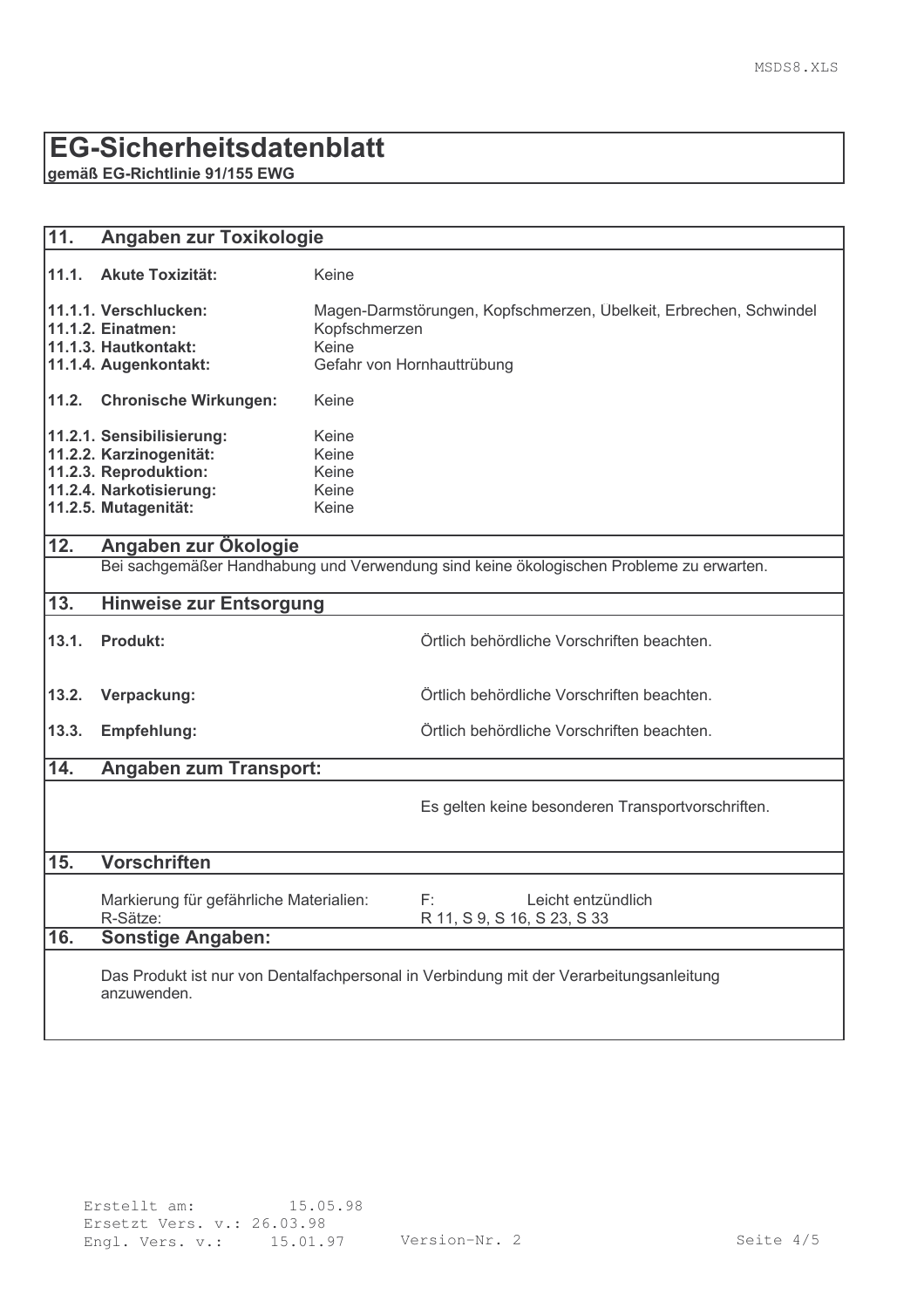#### EG-Sicherheitsdatenblatt gemäß EG-Richtlinie 91/155 EWG

Einige der hier angegebenen Informationen und daraus resultierenden Schlußfolgerungen stammen aus Quellen, die nicht aus direkten Testdaten des Produktes selbst ermittelt wurden. Die Inhalte und Formate dieses Sicherheitsdatenblattes stimmen mit der Direktive 91/155/EU der EU-Kommission überein.

Einschränkungen der Garantie

Informationen nicht anwendbar.

Die Informationen dieses Sicherheitsdatenblattes stammen aus Quellen, die wir für verläßlich halten. Dennoch werden diese Informationen ohne ausdrückliche oder stillschweigende Garantie betreffs Ihrer Richtigkeit angegeben. Die Bedingungen oder Methoden der Behandlung, Lagerung, des Gebrauchs oder Entsorgung dieses Produktes stehen außerhalb unserer Kontrolle, und können außerhalb unseres Wissens stehen. Aus diesem und anderen Gründen übernehmen wir ausdrücklich keine Verantwortung für Verlust, Beschädigung des Produktes, oder sonstiger Kosten, die im Zusammenhang mit dem Gebrauch, der Lagerung oder der Entsorgung des Produktes stehen. Dieses Sicherheitsdatenblatt wurde speziell und ausdrücklich nur für dieses

Produkt erstellt und soll ausdrücklich nur dafür verwendet werden.

Wird dieses Produkt als Komponente eines anderen Produktes verwendet, sind diese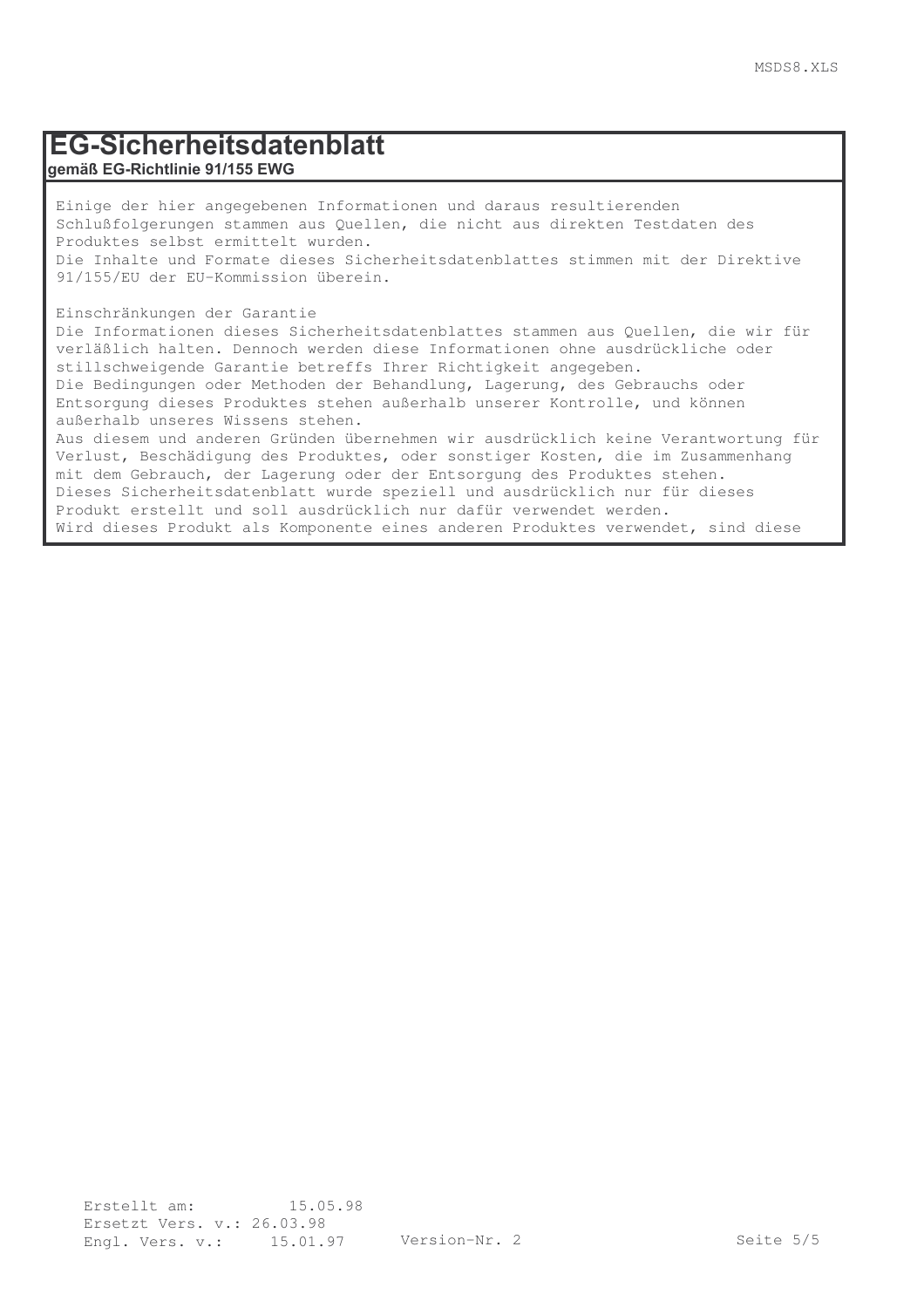|                                                                                                                                                               | <b>Material Safety Data Sheet</b><br>according Directive 91/155 EEC |                                                                          |  |  |  |  |
|---------------------------------------------------------------------------------------------------------------------------------------------------------------|---------------------------------------------------------------------|--------------------------------------------------------------------------|--|--|--|--|
| Important:<br>Read this MSDS before handling and disposing of this product and pass this<br>information on to employees, customers and users of this product. |                                                                     |                                                                          |  |  |  |  |
| 1.                                                                                                                                                            |                                                                     | Identification of the substance/preparation and company                  |  |  |  |  |
| 1.1.                                                                                                                                                          | <b>Product Name:</b>                                                | Solidex Metal Photo Primer                                               |  |  |  |  |
| 1.2.                                                                                                                                                          | Company:                                                            |                                                                          |  |  |  |  |
|                                                                                                                                                               |                                                                     |                                                                          |  |  |  |  |
|                                                                                                                                                               | Shofu Dental GmbH<br>Am Brüll 17                                    |                                                                          |  |  |  |  |
|                                                                                                                                                               | 40878 Ratingen                                                      |                                                                          |  |  |  |  |
|                                                                                                                                                               | Phone No.<br>02102/8664-0                                           | Fax-No.<br>02102/8664-64                                                 |  |  |  |  |
| 1.3.                                                                                                                                                          | <b>Emergency Phone No.</b>                                          |                                                                          |  |  |  |  |
|                                                                                                                                                               | 02102/8664-0                                                        |                                                                          |  |  |  |  |
| 2.                                                                                                                                                            |                                                                     | <b>Composition/information on ingredients</b>                            |  |  |  |  |
|                                                                                                                                                               |                                                                     | Compositions given are typical values, not specifications.               |  |  |  |  |
| 2.1.                                                                                                                                                          | Ingredients                                                         | Einecs no.<br>% weight<br>Symbol<br>risk-phrases CAS-No.                 |  |  |  |  |
|                                                                                                                                                               | Acetone                                                             | 67-64-1<br>85<br>F                                                       |  |  |  |  |
|                                                                                                                                                               |                                                                     |                                                                          |  |  |  |  |
|                                                                                                                                                               |                                                                     |                                                                          |  |  |  |  |
|                                                                                                                                                               |                                                                     |                                                                          |  |  |  |  |
| 3.                                                                                                                                                            | <b>Hazard identification</b>                                        |                                                                          |  |  |  |  |
|                                                                                                                                                               |                                                                     |                                                                          |  |  |  |  |
| 3.1.                                                                                                                                                          | For the user:                                                       | Eye contact may occur irritation or possible corneal damage.             |  |  |  |  |
|                                                                                                                                                               |                                                                     | Possible nausea on prolonged exposure.                                   |  |  |  |  |
|                                                                                                                                                               |                                                                     |                                                                          |  |  |  |  |
| 3.2.                                                                                                                                                          | <b>Environmental hazard:</b>                                        |                                                                          |  |  |  |  |
|                                                                                                                                                               |                                                                     | emit.                                                                    |  |  |  |  |
|                                                                                                                                                               |                                                                     |                                                                          |  |  |  |  |
| 4.                                                                                                                                                            | <b>First aid measures</b>                                           |                                                                          |  |  |  |  |
| 4.1.                                                                                                                                                          | Inhalation:                                                         | Move to the open air.                                                    |  |  |  |  |
|                                                                                                                                                               |                                                                     |                                                                          |  |  |  |  |
|                                                                                                                                                               |                                                                     |                                                                          |  |  |  |  |
| 4.2.                                                                                                                                                          | <b>Skin contact:</b>                                                | Wash area with mild soap and water.<br>Seek medical advice if necessary. |  |  |  |  |
|                                                                                                                                                               |                                                                     |                                                                          |  |  |  |  |
| 4.3.                                                                                                                                                          | Eye contact:                                                        | Flash with flowing water and consult                                     |  |  |  |  |
|                                                                                                                                                               |                                                                     | Physician if necessary.                                                  |  |  |  |  |
|                                                                                                                                                               |                                                                     |                                                                          |  |  |  |  |
| 4.4.                                                                                                                                                          | Ingestion:                                                          | Consult physician                                                        |  |  |  |  |
|                                                                                                                                                               |                                                                     |                                                                          |  |  |  |  |
|                                                                                                                                                               |                                                                     |                                                                          |  |  |  |  |
|                                                                                                                                                               |                                                                     |                                                                          |  |  |  |  |
|                                                                                                                                                               |                                                                     |                                                                          |  |  |  |  |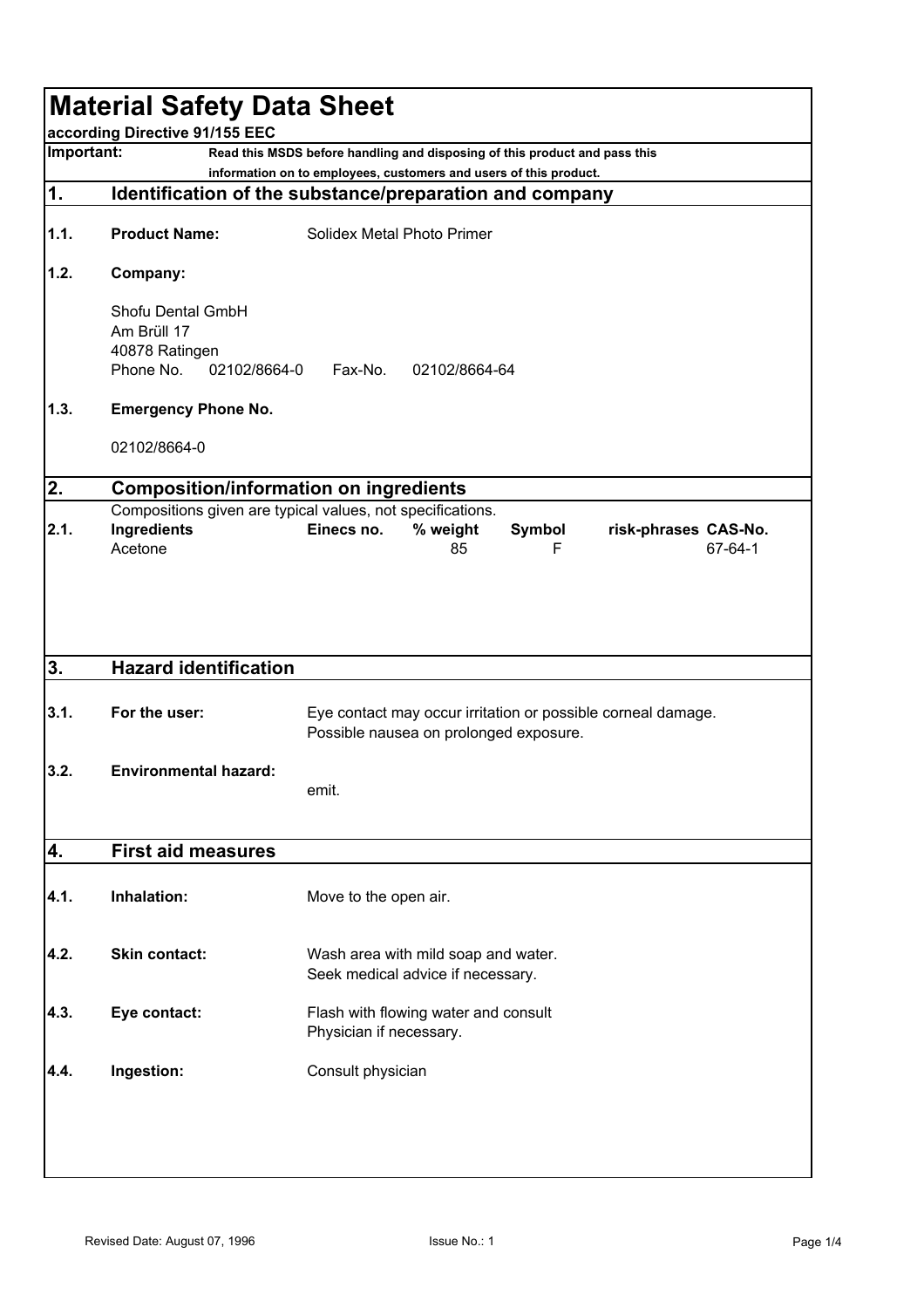# **Material Safety DATA Sheet**

**according Directive 91/155 EEC**

| 5.     | <b>Fire-fighting measures</b>                          |                                                                                                                          |  |
|--------|--------------------------------------------------------|--------------------------------------------------------------------------------------------------------------------------|--|
| 5.1.   | <b>Extinguisher method:</b><br>Foam, CO2, Dry chemical |                                                                                                                          |  |
| 5.2.   | Not useful method:                                     |                                                                                                                          |  |
| 5.3.   | <b>Special equipment for fire-fighting:</b>            | Wear fire protection cloth.                                                                                              |  |
| 6.     | <b>Accidental release measures</b>                     |                                                                                                                          |  |
| 6.1.   | <b>Personal precautions:</b>                           |                                                                                                                          |  |
| 6.2.   | <b>Environmental precautions:</b>                      |                                                                                                                          |  |
| 6.3.   | Methods for cleaning up                                | Wipe up spills with dry towel, then dicard in a<br>suitable container for disposal (leak-proof and gastight)             |  |
| 7.     | <b>Handling and storage</b>                            |                                                                                                                          |  |
| 7.1.   | Handling:                                              |                                                                                                                          |  |
| 7.1.1. | Precautions for safe handling:                         | Keep away from sources of ignition<br>Do not breathe vapor.<br>Take precautionary measures against<br>static discharges. |  |
| 7.2.   | Storage:                                               | Keep in a cool and well ventilated place.                                                                                |  |
| 7.2.1. | Precautions for storage rooms:                         |                                                                                                                          |  |
| 7.2.2. | Storage of incompatible materials:                     |                                                                                                                          |  |
| 7.2.3. | <b>Special storage conditions:</b>                     | Do not expose to sunlight or heat.<br>No smoking area.                                                                   |  |
|        |                                                        |                                                                                                                          |  |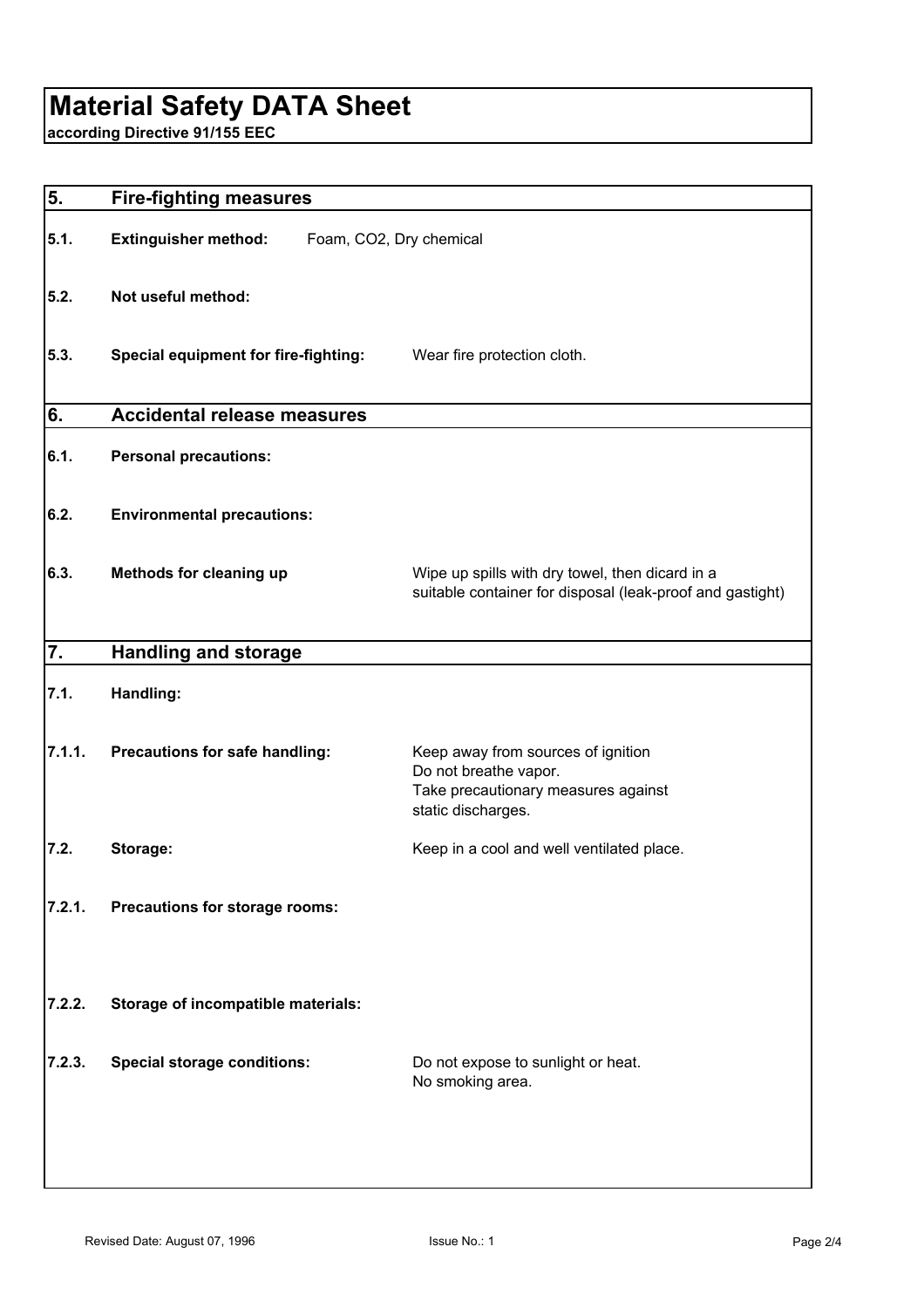# **Material Safety DATA Sheet**

**according Directive 91/155 EEC**

| 8.     | <b>Exposure controls/personal protection</b> |                                   |                                      |        |                                           |  |
|--------|----------------------------------------------|-----------------------------------|--------------------------------------|--------|-------------------------------------------|--|
| 8.1.   | <b>Exposure controls:</b>                    |                                   |                                      |        |                                           |  |
| 8.1.1. | MAK:                                         | (max. concentration at workplace) |                                      | ?      |                                           |  |
| 8.2.   | <b>Respiratory protection:</b>               |                                   |                                      |        | Respiratory protection (mask) for organic |  |
| 8.3.   | Hand protection:                             |                                   | gases.                               |        | Protective gloves (Latex and rubber)      |  |
| 8.4.   | Eye protection:                              |                                   | Safety goggles<br>Eye washing device |        |                                           |  |
| 8.5.   | <b>Skin protection:</b>                      |                                   |                                      |        |                                           |  |
| 9.     | <b>Physical and chemical properties:</b>     |                                   |                                      |        |                                           |  |
|        |                                              |                                   |                                      |        |                                           |  |
| 9.1.   | Appearance Liquid                            | Colour                            | colorless                            | Odour: | sweet                                     |  |
| 9.2.   | $\overline{\phantom{0}}$<br>PH:              |                                   |                                      |        |                                           |  |
| 9.3.   | <b>Boiling point:</b>                        | 60°                               |                                      |        |                                           |  |
| 9.4.   | <b>Melting point</b>                         | N/D                               |                                      |        |                                           |  |
| 9.5.   | <b>Flash point</b>                           | below 2°                          |                                      |        |                                           |  |
| 9.6.   | <b>Explosion limits:</b>                     | Lower:                            | N/D                                  | Upper: | N/D                                       |  |
| 9.7.   | <b>Relative density:</b>                     | N/D                               |                                      |        |                                           |  |
| 9.8.   | Vapour density:                              | N/D                               |                                      |        |                                           |  |
| 9.9.   | Solubility:                                  | soluble                           |                                      |        |                                           |  |
| 9.10.  | <b>Viscosity:</b>                            |                                   |                                      |        |                                           |  |
| 9.11.  | Others:                                      | <b>Specific Gravity</b>           |                                      |        | 0,83                                      |  |
| 10.    | <b>Stability and reactivity:</b>             |                                   |                                      |        |                                           |  |
| 10.1.  | <b>Conditions to avoid:</b>                  |                                   |                                      |        |                                           |  |
| 10.2.  | <b>Materials to avoid:</b>                   | Strong oxidizing materials.       |                                      |        |                                           |  |
| 10.3.  | <b>Hazardous decomposition products:</b>     |                                   |                                      | N/A    |                                           |  |
| 10.4.  | Others:                                      |                                   |                                      |        |                                           |  |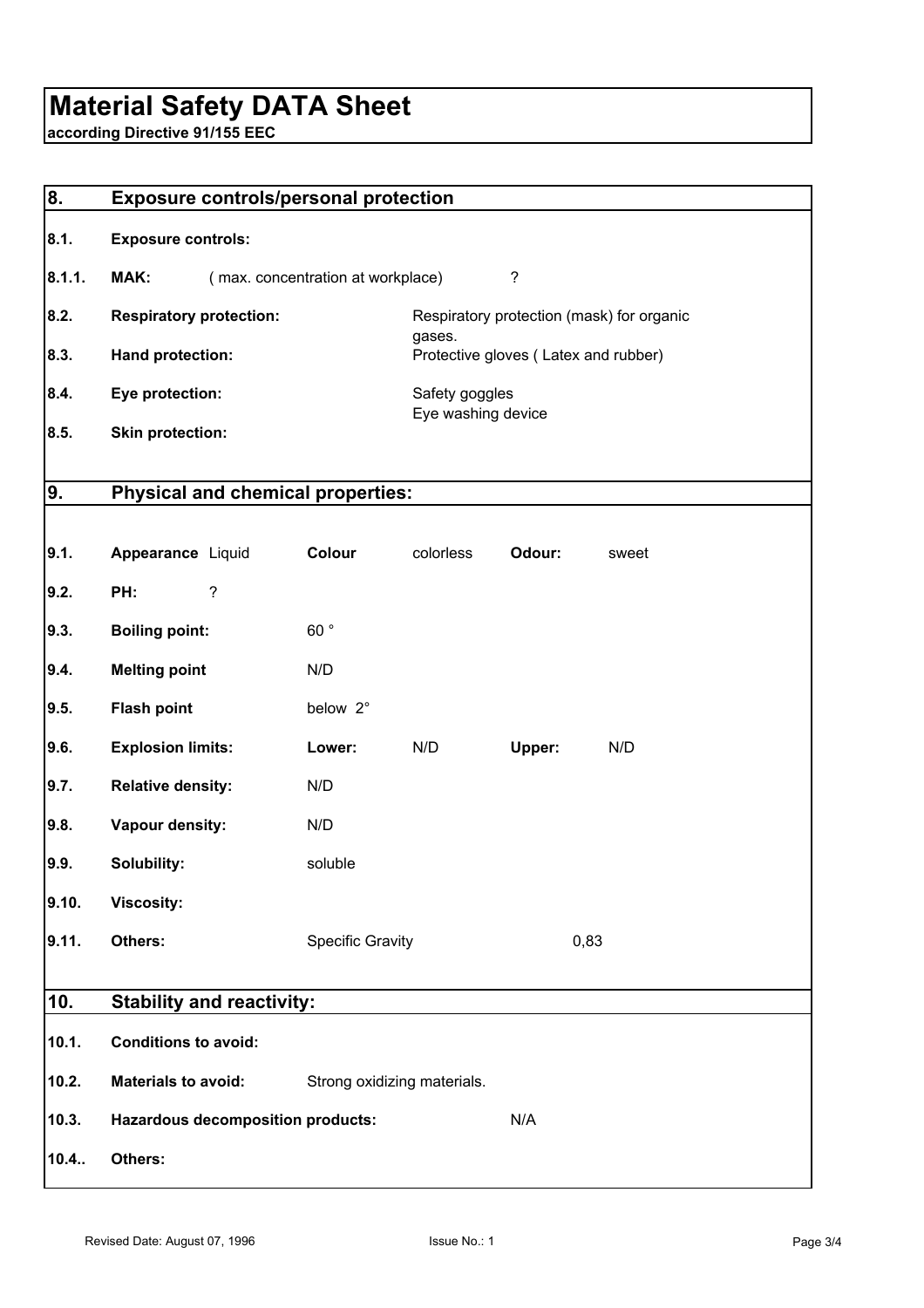## **Material Safety DATA Sheet**

**according Directive 91/155 EEC**

| 11.                                                 | <b>Toxicological information:</b>                                  |                                                                                             |  |
|-----------------------------------------------------|--------------------------------------------------------------------|---------------------------------------------------------------------------------------------|--|
| 11.1.                                               | <b>Acute Toxicity:</b>                                             |                                                                                             |  |
| 11.1.1.<br>11.1.2.<br>11.1.4.                       | Ingestion:<br>Inhalation:<br>11.1.3. Skin contact:<br>Eye contact: | ?<br>$\ddot{\phantom{0}}$<br>$\overline{\mathcal{C}}$<br>$\overline{?}$                     |  |
| 11.2.                                               | <b>Chronic effects:</b>                                            |                                                                                             |  |
| 11.2.1.<br>11.2.2.<br>11.2.3.<br>11.2.4.<br>11.2.5. |                                                                    |                                                                                             |  |
| 12.                                                 | <b>Ecological information:</b>                                     |                                                                                             |  |
|                                                     |                                                                    | $\overline{\mathcal{E}}$                                                                    |  |
| 13.                                                 | <b>Disposal considerations:</b>                                    |                                                                                             |  |
| 13.1.                                               | <b>Material:</b>                                                   | Dispose in accordance with local, state<br>and federal regulations.                         |  |
| 13.2.                                               | Packaging:                                                         |                                                                                             |  |
| 14.                                                 | <b>Transport information:</b>                                      |                                                                                             |  |
|                                                     |                                                                    | N/A                                                                                         |  |
| 15.                                                 | <b>Regulatory information:</b>                                     |                                                                                             |  |
|                                                     |                                                                    | Marking for dangerous preparations:                                                         |  |
|                                                     |                                                                    | F:<br>Highly flammable                                                                      |  |
| 16.                                                 | <b>Other information:</b>                                          |                                                                                             |  |
|                                                     |                                                                    | Handling of product exclusively by dental specialists<br>according to instructions for use. |  |
|                                                     |                                                                    | N/A: Not applicable                                                                         |  |
|                                                     | <b>Material Safety Data Sheet</b>                                  |                                                                                             |  |